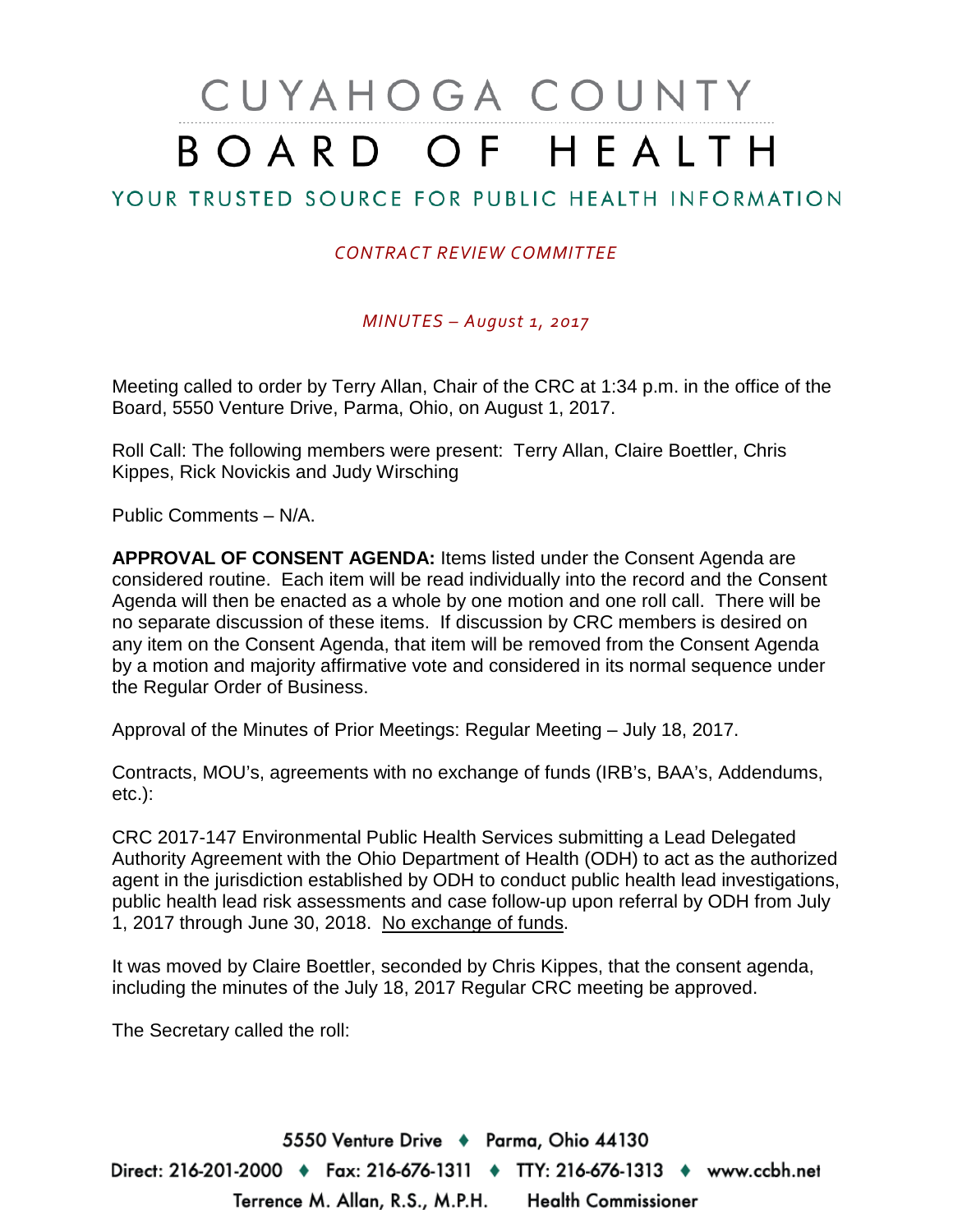Ayes: Terry Allan, Claire Boettler, Chris Kippes, Rick Novickis and Judy Wirsching

#### **CONTRACTS AND AWARDS:**

Tabled Items

None

New Items For Review

Bid/Quote Openings ≥ \$25,000.00

None

Bid/Quote Openings < \$25,000.00

Lead program Bid Opening presented by: Stephanie McConoughey

It was moved by Rick Novickis, seconded by Claire Boettler that the following quote (CRC 2017-148) for 20007 Wickfield Ave., Warrensville Heights, Ohio 44122 be accepted as the lowest and best, and a contract be awarded to BDL General Contracting in the amount of \$8,475.00 (ref. enclosed).

The Secretary called the roll:

Ayes: Terry Allan, Claire Boettler, Chris Kippes, Rick Novickis and Judy Wirsching

It was moved by Claire Boettler, seconded by Rick Novickis that the following quote (CRC 2017-149) for 1681 Carlyon Rd., East Cleveland, Ohio 44112 be accepted as the lowest and best, and a contract be awarded to C.B. Mullins Construction Company, Inc. in the amount of \$10,600.00 (ref. enclosed).

The Secretary called the roll:

Ayes: Terry Allan, Claire Boettler, Chris Kippes, Rick Novickis and Judy Wirsching

It was moved by Judy Wirsching, seconded by Chris Kippes that the following quote (CRC 2017-150) for 4185 Wilmington Rd., South Euclid, Ohio 44121 be accepted as the lowest and best, and a contract be awarded to BDL General Contracting in the amount of \$8,710.00 (ref. enclosed).

The Secretary called the roll:

Ayes: Terry Allan, Claire Boettler, Chris Kippes, Rick Novickis and Judy Wirsching

5550 Venture Drive + Parma, Ohio 44130

Direct: 216-201-2000 ♦ Fax: 216-676-1311 ♦ TTY: 216-676-1313 ♦ www.ccbh.net Terrence M. Allan, R.S., M.P.H. **Health Commissioner**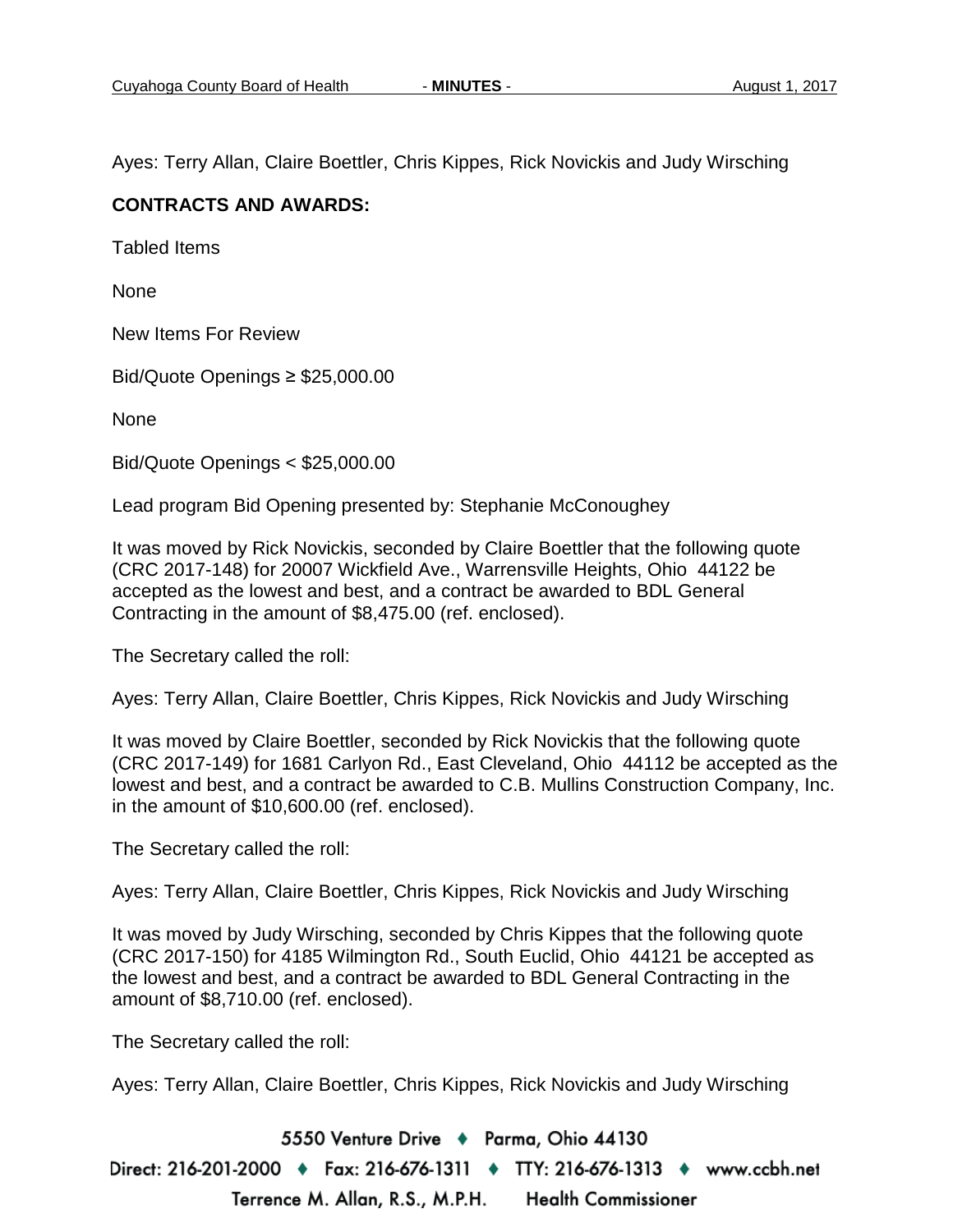It was moved by Terry Allan, seconded by Rick Novickis that the following quote (CRC 2017-151) for 1473 Cohassett Ave., Lakewood, Ohio 44107 be accepted as the lowest and best, and a contract be awarded to Paragon CMS in the amount of \$22,820.00 (ref. enclosed).

The Secretary called the roll:

Ayes: Terry Allan, Claire Boettler, Chris Kippes, Rick Novickis and Judy Wirsching

It was moved by Claire Boettler, seconded by Chris Kippes that the following quote (CRC 2017-152) for 4794 Edgepark Dr., Garfield Heights, Ohio 44125 be accepted as the lowest and best, and a contract be awarded to BDL General Contracting in the amount of \$5,575.00 (ref. enclosed).

The Secretary called the roll:

Ayes: Terry Allan, Claire Boettler, Chris Kippes, Rick Novickis and Judy Wirsching

Expenditures: Contracts up to \$25,000.00

It was moved by Judy Wirsching, seconded by Rick Novickis that the contract (CRC 2017-153) with State Auto Insurance Companies for commercial property insurance, computer/software insurance, public employee dishonesty insurance and terrorism coverage from August 28, 2017 through August 28, 2018 in the amount of \$6,386.00 be approved.

Presented by: Tom O'Donnell

Purpose: Renewal of insurance coverage for CCBH; this renewal is an increase of \$206.00 from last year.

Funding Source: 100% funded through CCBH General Revenue.

The Secretary called the roll:

Ayes: Terry Allan, Claire Boettler, Chris Kippes, Rick Novickis and Judy Wirsching

Revenue Generating Agreements up to \$25,000.00

None

Contract Rescissions

None

5550 Venture Drive + Parma, Ohio 44130

Direct: 216-201-2000 ♦ Fax: 216-676-1311 ♦ TTY: 216-676-1313 ♦ www.ccbh.net Terrence M. Allan, R.S., M.P.H. **Health Commissioner**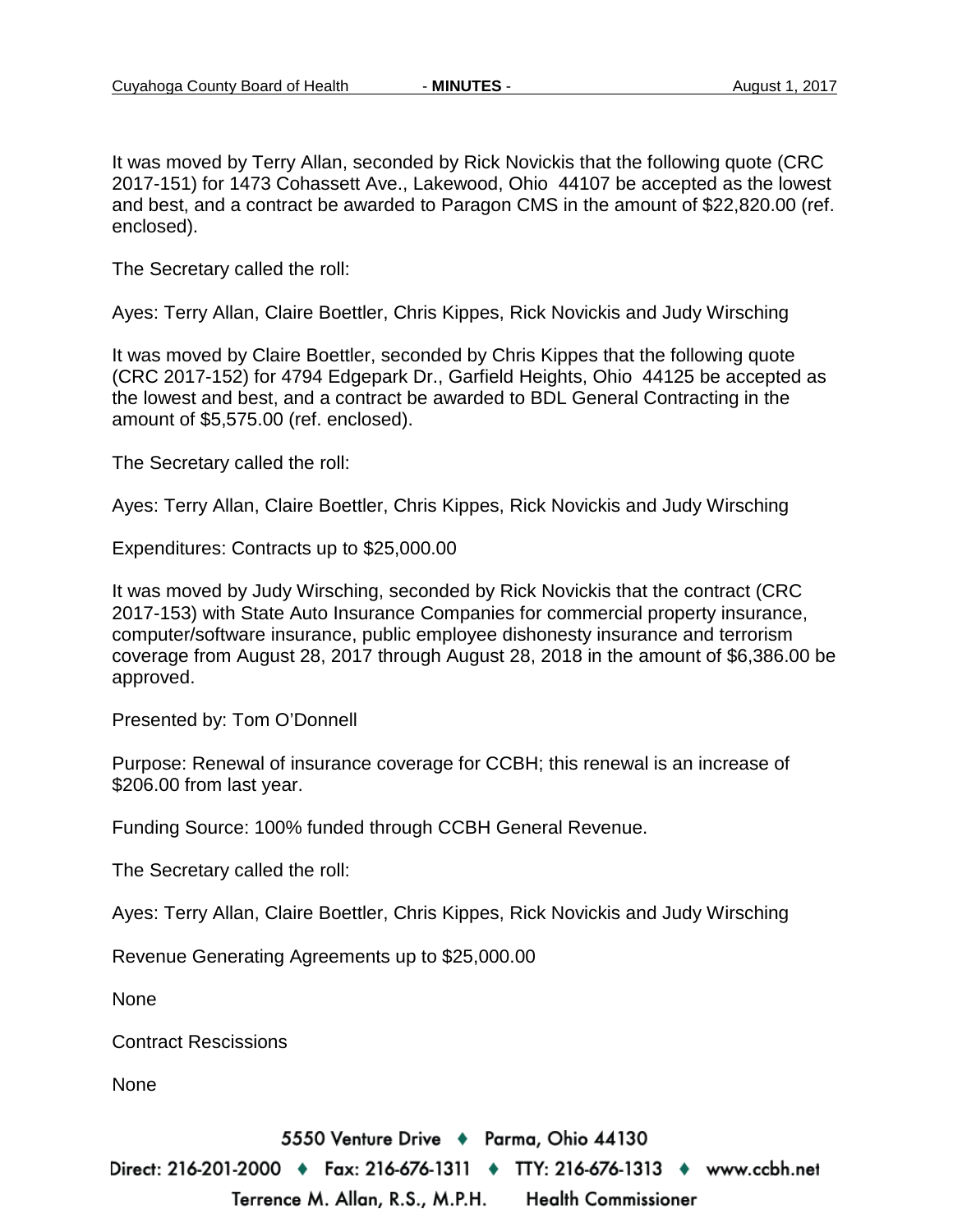**Other Business** 

None

Public Comment - N/A.

Thereupon, it was moved by Judy Wirsching, seconded by Claire Boettler, that the following Motion be adopted:

BE IT RESOLVED that the meeting be adjourned at 1:50 p.m.

The Secretary called the roll:

Ayes: Terry Allan, Claire Boettler, Chris Kippes, Rick Novickis and Judy Wirsching

Committee Chair

Clerk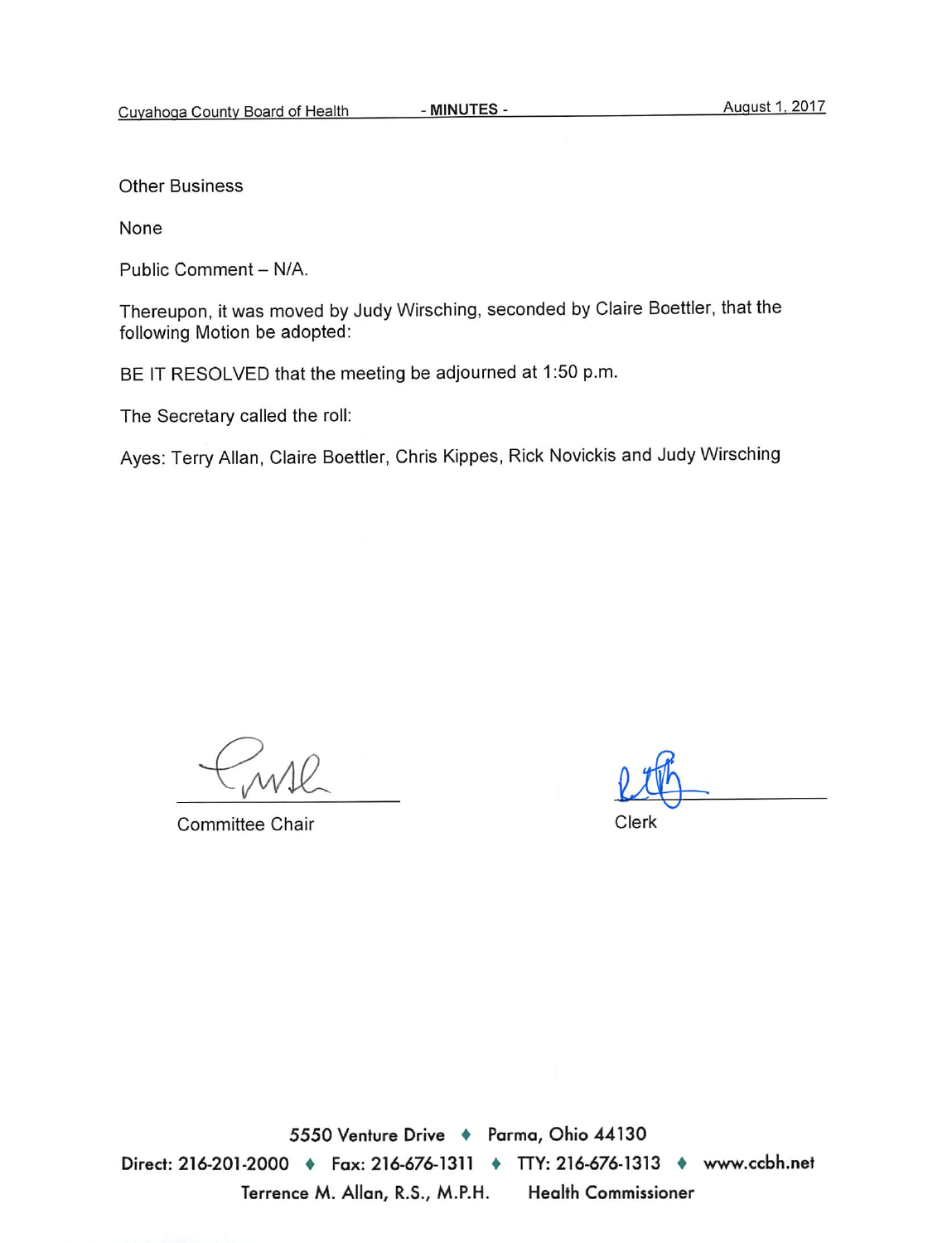#### **QUOTE RESULTS**

#### **Project Address Name: Address: City,State, Zip:** Warrensville Hts., OH 44122**CRC No:** CRC 2017-148 Fred Collins 20007 Wickfield Ave.

**The following quotes were received and opened:**

| <b>QUOTE</b> |
|--------------|
| \$11,500.00  |
| \$8,475.00   |
| \$12,625.00  |
| \$10,470.00  |
| \$10,145.00  |
|              |

**ESTIMATE:** \$9,255.00

#### **Recommended award: BDL General Contracting**

**Notes:** Two pages from the specifications were omitted when originally sent. The corrected specifications were re-sent to all contractors requesting an updated quote if already submitted. Mullins never re-submitted a corrected quote with the additional cost for the omitted line items.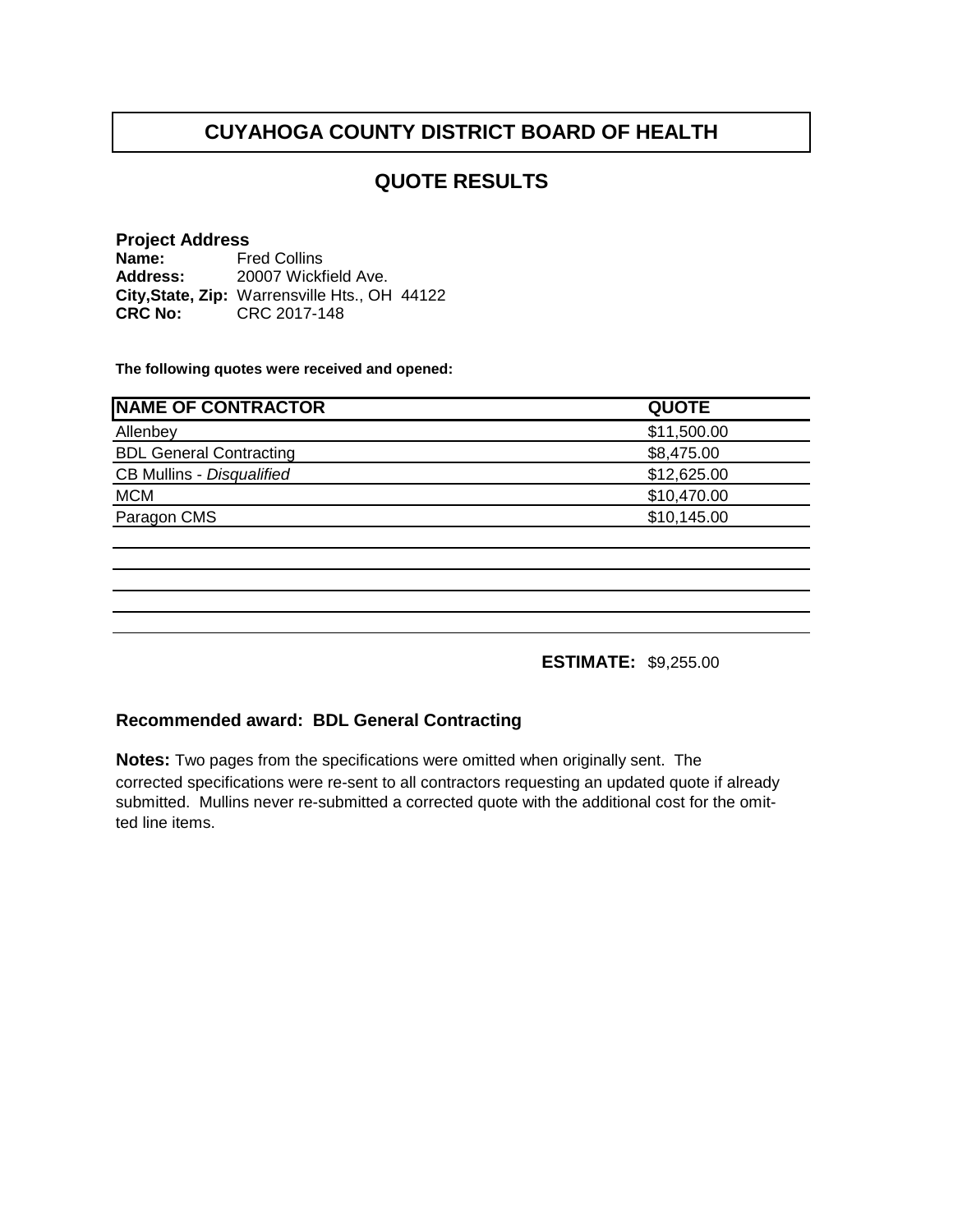### **QUOTE RESULTS**

#### **Project Address**

**Name: Address: City,State, Zip: CRC No:** CRC 2017-149 Janet Eason 1681 Carlyon Rd. East Cleveland, OH 44112

**The following quotes were received and opened:**

| <b>QUOTE</b> |
|--------------|
| \$17,710.00  |
| \$13,000.00  |
| \$12,865.00  |
| \$10,600.00  |
| \$11,375.00  |
|              |

**ESTIMATE:** \$13,228.32

**Recommended award: Mullins Construction**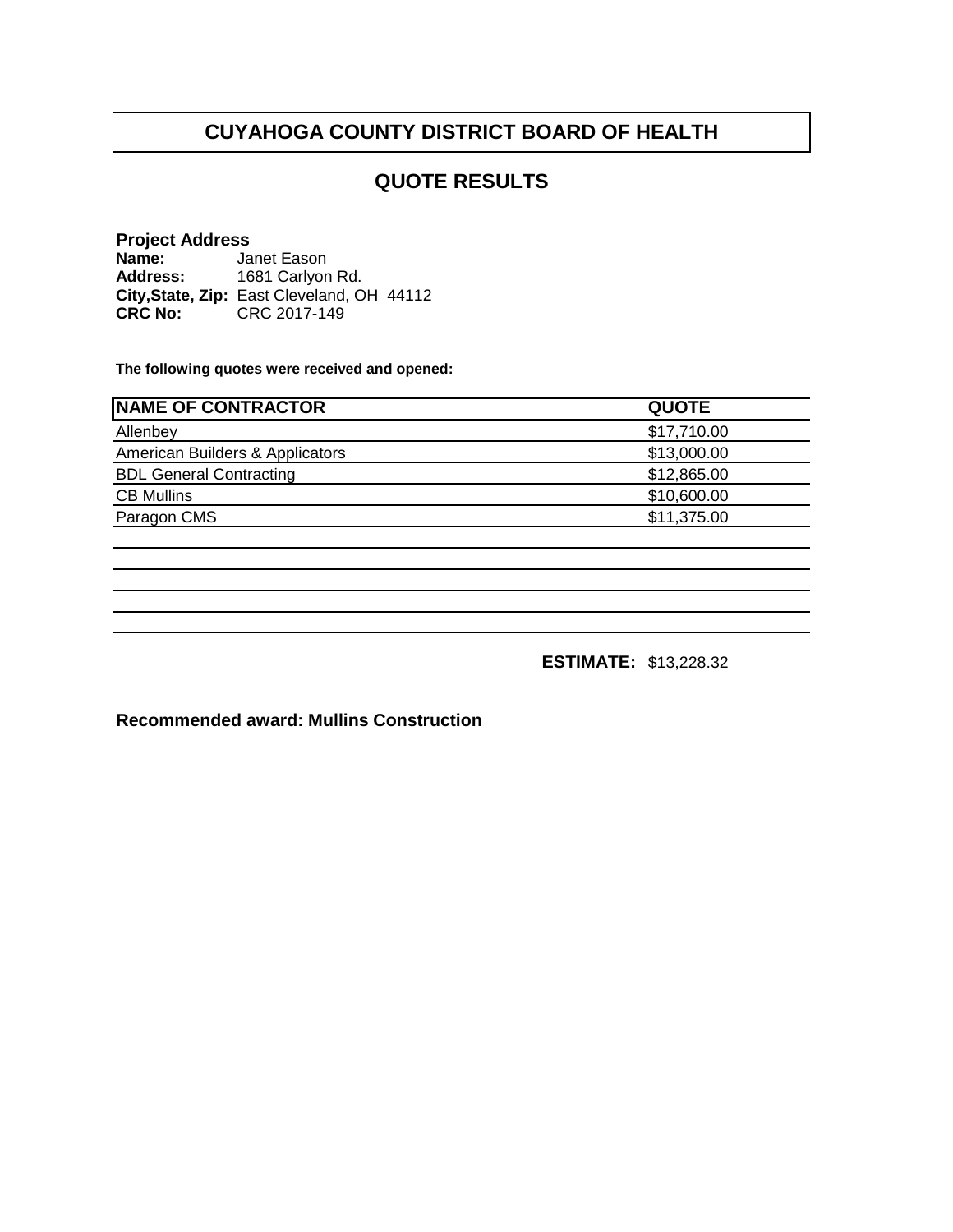### **QUOTE RESULTS**

#### **Project Address**

**Name: Address:** City, State, Zip: South Euclid, OH 44121 **CRC No: CRC 2017-150** Randolph Gay 4185 Wilmington Rd.

**The following quotes were received and opened:**

| <b>NAME OF CONTRACTOR</b>       | <b>QUOTE</b> |
|---------------------------------|--------------|
| Allenbey                        | \$13,510.00  |
| American Builders & Applicators | \$10,500.00  |
| <b>BDL General Contracting</b>  | \$8,710.00   |
| <b>CB Mullins</b>               | \$11,820.00  |
| <b>MCM</b>                      | \$12,100.00  |
| Paragon                         | \$10,599.00  |
|                                 |              |

**ESTIMATE:** \$11,067.00

**Recommended award: BDL General Contracting**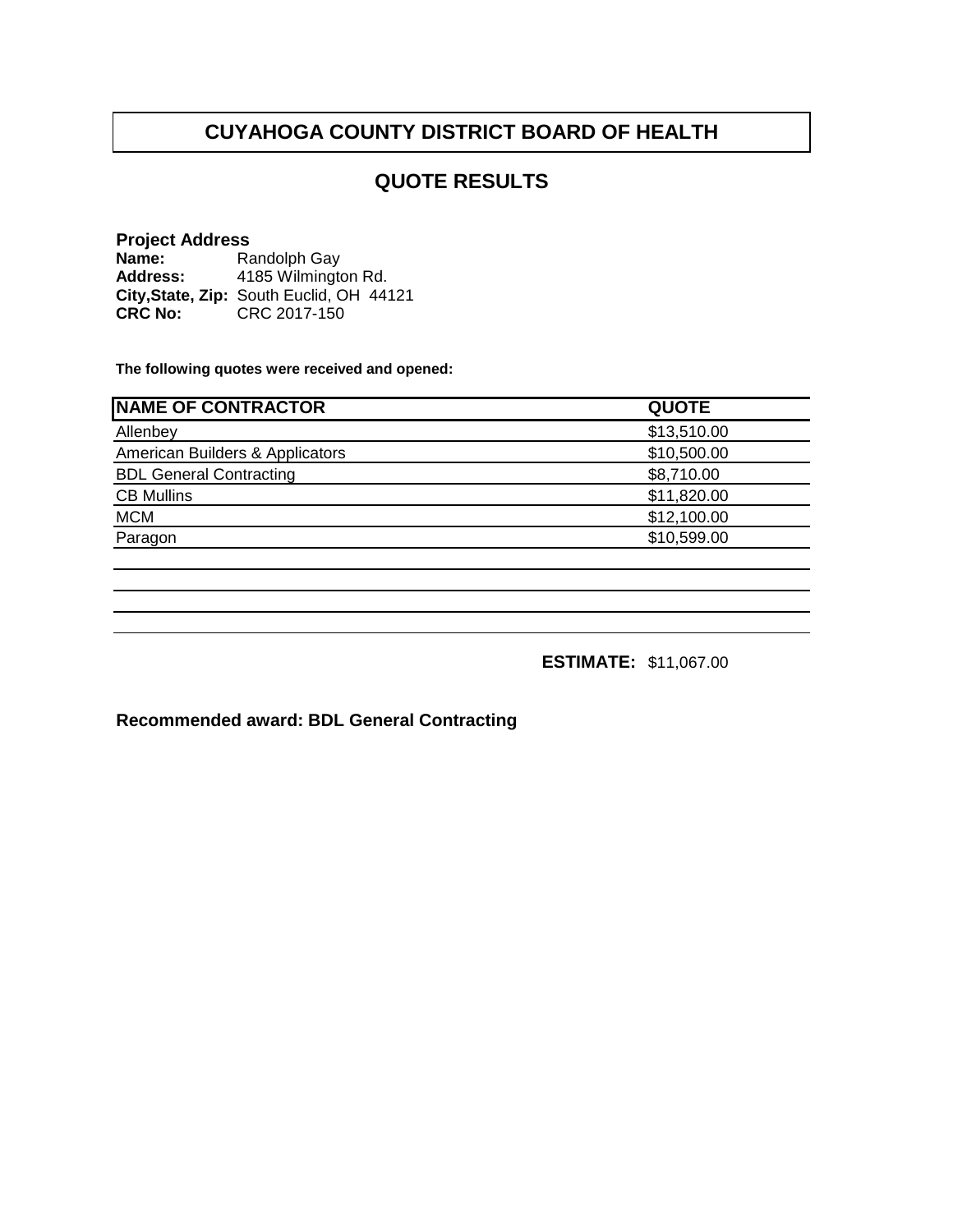### **QUOTE RESULTS**

## **Project Address**

**Name:** Nahida M. Farunia **Address: City,State, Zip:** Lakewood, OH 44107**CRC No: CRC 2017-151** 1473 Cohassett Ave.

**The following quotes were received and opened:**

| <b>INAME OF CONTRACTOR</b>      | <b>QUOTE</b> |
|---------------------------------|--------------|
| American Builders & Applicators | \$29,150.00  |
| <b>CB Mullins</b>               | \$29,445.00  |
| <b>MCM</b>                      | \$34,175.00  |
| Paragon                         | \$22,820.00  |
|                                 |              |

**ESTIMATE:** \$23,161.80

**Recommended award: Paragon CMS**